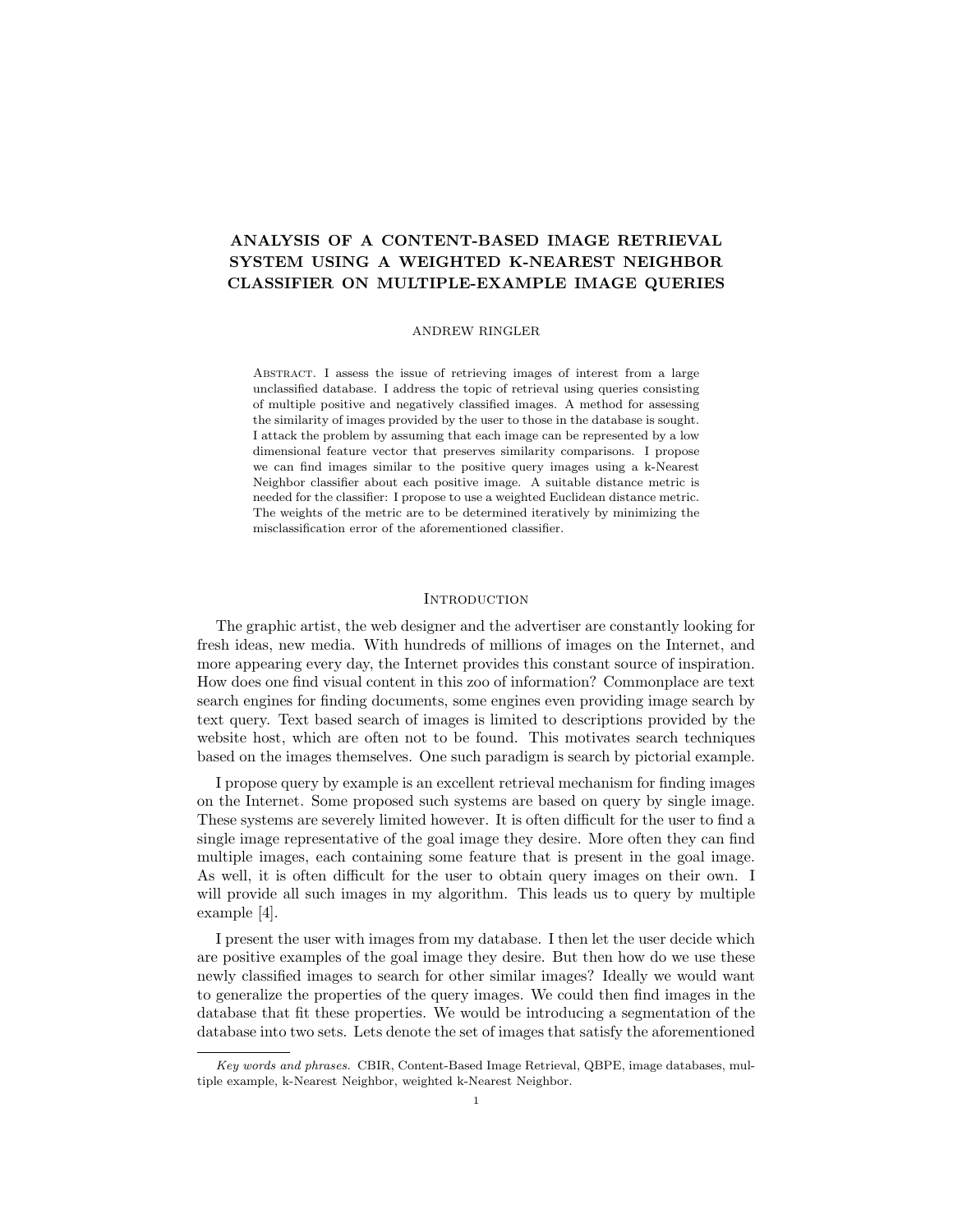#### 2 ANDREW RINGLER

properties as positive images and all others as negative images. Any procedure which performs such a segmentation is called a Classifier. We could then return the newly classified positive images to the user.

How can we classify our database using the query images? Theoretically the best way to do this is to use a Bayesian classifier. This is a special ideal classifier which unattainable in practice but is instead used to benchmark practical classifiers. There are, however, classifiers which closely approximate the Bayesian classifier. It is well proven that the error of the k-Nearest-Neighbor classifier  $p_{NN}$  is no more than twice the error of the ideal Bayesian classifier  $p_B$  [2]:

$$
p_B \le p_{NN} \le 2p_B
$$

The error bound, and the simplicity of implementation, led me to use the k-Nearest Neighbor classifier in my search algorithm. I will now explain the user feedback domain in which we can use the above techniques.

# 1. Image Query by Positive and Negative Example

The domain of query by image using multiple examples not only allows a more descriptive query than that using a single image but also allows for user feedback. In my system the user is initially presented with  $N$  random images from the database. The user chooses those images which are representative of the goal image they seek. The images the user chooses are considered positive examples and those the user does not choose are considered negative examples. Negative and Positive are denoted as the Class Labels of the images. Note we will only be actually working with feature vectors of the images, and not the actual images themselves. For the rest of this paper I will use the terms image and the feature vector of that image interchangeably (unless otherwise noted). Let the set of positive image examples be denoted as  $C_p$ , the set of negative image examples be denoted as  $C_n$ , and the sum of all images seen and classified by the user as:

$$
C_p + C_n = C.
$$

I will denote the entire image database as I and the set of all images seen but not yet classified by the user:

$$
U=I-C.
$$

I now want to use the set of user classified images  $C$  to help classify the unclassified images  $U$  from the large database. Using a classifier which I will discuss later I can partition U into positive and negative images. I could then return to the user a new set of images  $U_k$  which representing the k images most similar to the user specified positive images  $C_p$ . The user would then classify the new images  $U_k$  as they did before. Lets denote the classification of  $U_k$  as  $U_{kp}$  for positive and  $U_{kn}$  for negative examples. Now we have a new set of classified images C, namely

$$
(U_{kp} + C_p) + (U_{kn} + C_n) = C.
$$

As well we have a new set of unclassified images

$$
U=U-C.
$$

We can now refine our estimated classification of  $I$ , and return to the user another set of images  $U_k$ . The process continues, with the user seeing more and more images, our algorithm continuously refining its search, until the user has found his/her goal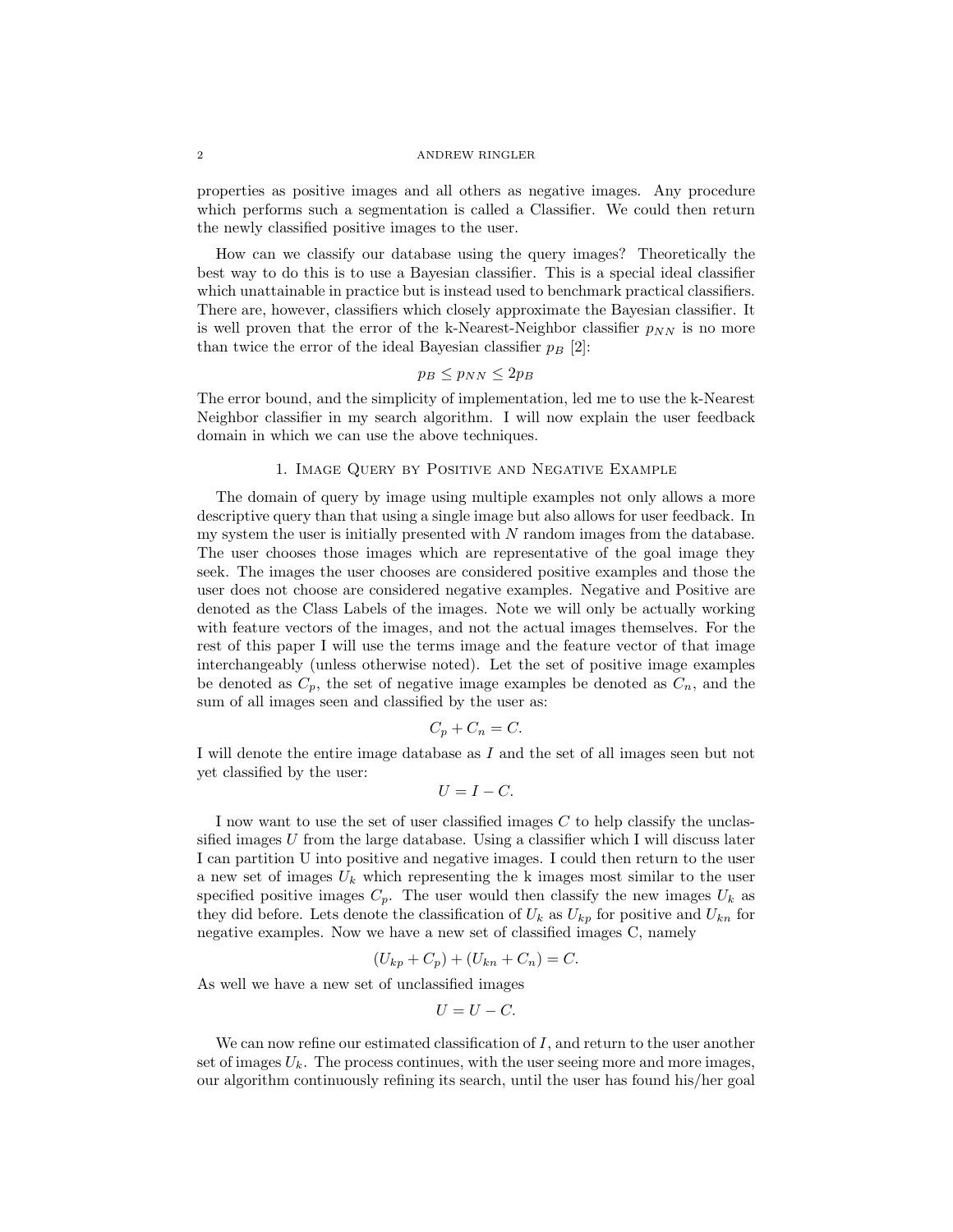$image(s)$ . But how do we classify the unclassified images using a small example set of classified images?

#### 2. k-Nearest Neighbor Classifier

A basic k-Nearest Neighbor classifier is straightforward in concept. Let C be a set of classified feature vectors, and  $U$  be a set of unclassified feature vectors. Then the class label of each vector  $U_i$  can be said to be equal to the majority class label of the k vectors in C closest to  $U_i$ . As stated above, the error in this approximation is no more than twice the error of an ideal classifier on the data given an infinite data set. This assumes we have a way to measure closeness of feature vectors. The most common distance measurement (denoted metric) is the Euclidean distance. This gives a good approximation to the closeness of features, but would not allow us to use multiple image queries.

We obtain valuable information by using multiple image queries as compared to single image queries. Namely, we obtain a set of images each of whom has some feature that is present in user's yet to obtained goal image G. Ideally we want a strategy for obtaining G from our set of classified images C. I could propose a simple strategy by returning the k-Nearest Neighbors to each of the classified images C:

(2.0.1) 
$$
\min_{k} (dist(c_{pi}, u_i)), \forall i, j, c_{pi}, u_j \in C_p, U
$$

The equation above returns (for each positive classified image  $c_p$ ) the k images most similar. There is a fatal flaw with this approach however. For a given image  $c_{ni}$  we are finding images that are similar to ALL of its features. The user does not want this but in fact wants images that are similar to the group  $C_p$  as a whole.

We could pose the problem as one of minimization as follows:

(2.0.2) 
$$
\min(\varepsilon = \sum_{i=1}^{|C_p|} dist(G, c_{pi}))
$$

In fact with an ideal distance metric (dist) all points  $c_p$  would converge onto a single point G. We could then find the k-Nearest Neighbors to G. This would represent the  $k$  images most similar to ALL of the users query images. We would then be done. But how do we find such a distance metric? I propose to use a Euclidean distance measurement with learned weights.

## 3. Weighted Euclidean Distance

The Euclidean distance d, between two n-dimensional vectors u and v is defined by: p

$$
d = \sqrt{(u_1 - v_1)^2 + (u_2 - v_2)^2 + \ldots + (u_n - v_n)^2}
$$

and in vector notation as:

$$
d = \|u - v\|
$$

Now I can denote the weighted Euclidean distance as:

$$
(3.0.3) \t d = \|u \cdot W - v \cdot W\|
$$

where W is a diagonal weight matrix. Now I can learn the weights W using a text categorization algorithm WAKNN proposed by Han, Karypis, and Kumar [3].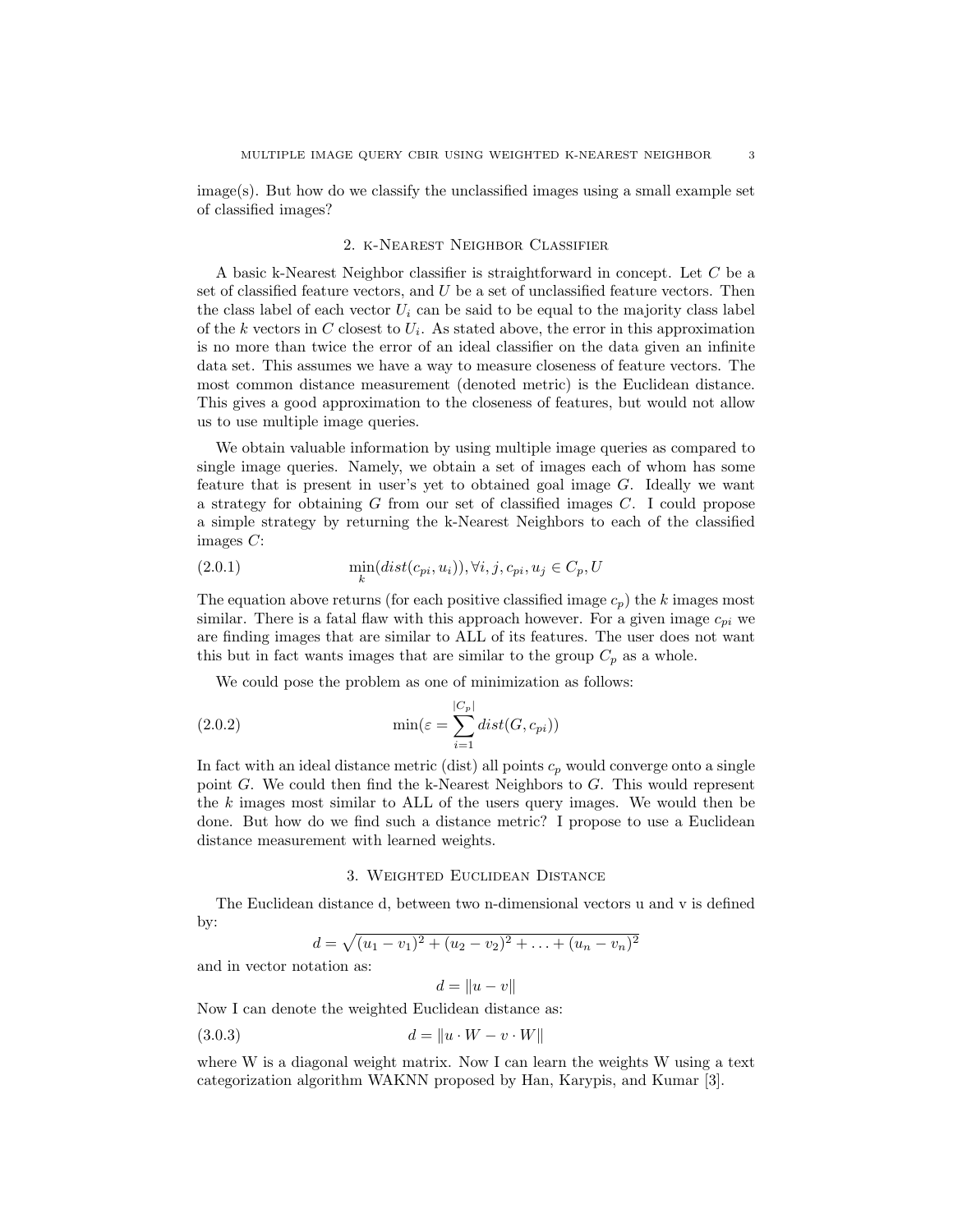The (adapted) algorithm is as follows:

(1) Initialize weight matrix to all ones.

 $W = 1, 1, \ldots, 1$ 

(2) For each image  $c_i \in C$  and denoting the class label (positive or negative) of  $c_i$  as  $\zeta(c_i)$  calculate using k-Nearest Neighbors whether it is correctly classified. We will say some  $c_i$  is correctly classified if the majority  $c_i$ 's k-Nearest Neighbors have the same class label  $c_i$ . I will denote the misclassification error for some  $c_i$  as:

(3.0.4) 
$$
\epsilon_i = \begin{cases} 0 & \text{if } |\{\alpha | \alpha \in \zeta(c_i) = \zeta(k_j) \forall j \neq i\}| \ge (k/2) \\ 1 & \text{Otherwise} \end{cases}
$$

Where  $k_i \in K$  are the k-Nearest Neighbors calculated in equation 2.0.1 and using the weighted Euclidean distance from 3.0.3 with weight matrix W from step 1.

(3) Now we will denote the TOTAL misclassification error  $\epsilon$  for a given weight matrix W as the sum of all misclassifications of  $c_i$  obtained by:

$$
\epsilon = \sum_{i} \epsilon_i
$$

(4) Now we want to minimize the TOTAL number of misclassifications obtained from 3.0.5. We do so by making small changes to W, one dimension at a time. We then choose the update that minimized 3.0.5. The procedure is illustrated in the pseudo code below:

```
for i = 1: |m| {
  for j = 1:|W| {
      W' = WW'_j = W'_j * m_j Try New Perturbation of W
      Calculate \epsilon_{mj} using 3.0.5 and W'
   }
}
```
where m is an array of update values namely [.2, .8, 1.5, 2.0, 4.0]. Now W' corresponding to the minimum  $\epsilon_{mj}$  is our new weight matrix W.

(5) Now we can keep repeating step 4 until we have a small enough  $\epsilon$  and hence a good weight matrix W

We now have a weight matrix W which minimizes the distance between every positive image  $c_{pi}$  and his closest positive neighbors. With any luck we have grouped all the positive images together in the feature space. If they are close enough to each other we can now easily minimize equation 2.0.2. In fact we can use an iterative procedure similar to that above to solve 2.0.2. I will not explain the details of such a procedure here.

We are now very close to a Content-Based Image Retrieval procedure. So far we have a way to let the user specify query data. We have a way to use this data to generalize about the goal image the user is imagining. Lastly we have a way to generate similar images to the abstract image goal of the user. Of course we are missing feature vectors. How do generate feature vectors which are representative of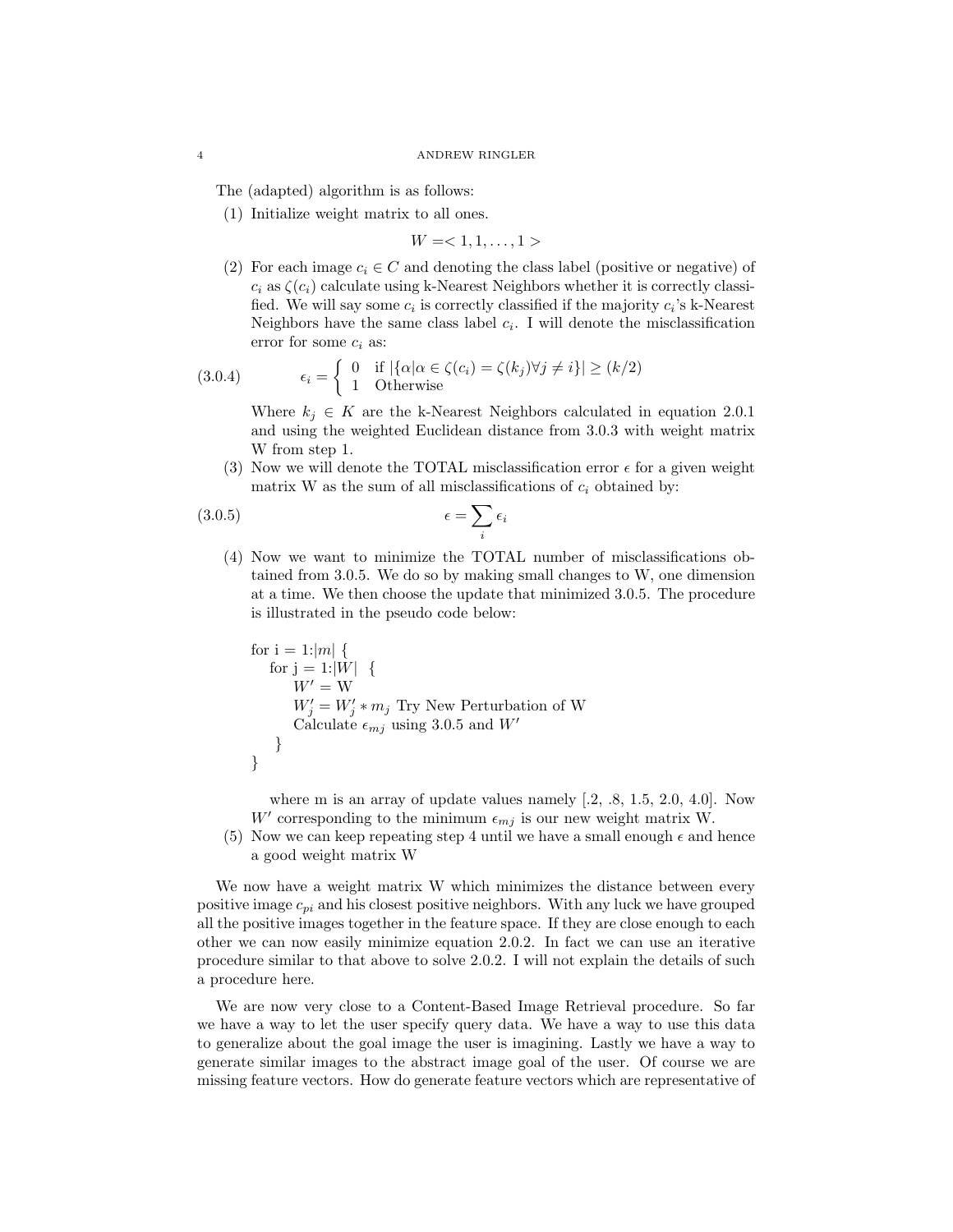the image. How do we insure these feature vectors preserve similarity comparisons from the user's perspective?

# 4. Color Histogram

Color is a large determining factor in the perception of image similarity in humans. For simplicity I have chosen to only implement one feature vector, that of Color. Comparison by color must be made in such a way that the perception of color differences by humans corresponds to that of the computer. Fortunately many computer image formats are designed to closely match the human perception of color. JPEG images are stored using the Red, Green, and Blue components of the image (RGB) which correspond to the three cones in human eyes. Typically we can extract RGB color from an image using the following formula to scale out image intensity [1]:

$$
r = R/(R+G+B)
$$
  
\n
$$
g = G/(R+G+B)
$$
  
\n
$$
b = B/(R+G+B)
$$

We can then calculate the average rgb values over regions in the image. Each region average is denoted as one dimension in the feature vector. In my implementation I evenly split the image into 4 rectangular quadrants. I then calculated the red, green, and blue value average for each quadrant. I was then left with a  $4 * 3 = 12$ dimensional feature vector for each image.

# 5. User Interface

My ultimate goal was to devise a CBIR algorithm for use on images obtained over the internet. Such as there are search engines for text and documents there should be for media. Consequently I chose to implement my algorithm entirely in the most internet friendly language: Java [7], with a web interface using JavaServlets. The implementation is available live at http://www.cs.mcgill.ca/˜aringl/cbir.html

The user interface is quite straightforward and modelled closely after other Query by Multiple Image search engines  $[5]$ . The user is presented with N random images from the database. The user then places a check mark next to those images which are similar to the their goal image. These are denoted as the positive images. The images they don't choose are denoted as the negative images. The user then clicks continue and the algorithms above are applied. The user is then presented with N new images which are similar to the positive images they chose in the previous iteration. The user can now select additional images which are similar to their goal image. The process continues until the user has found the image they seek. At any time the user can deselect positive images which they feel are no longer representative of their goal image.

The user interface is written entirely in a JavaServlet [8] [6]. This is a server side technology similar to CGI that allows presentation of dynamic content on the web. For each user a session is maintained (usually in a cookie) that remembers where the user is in a search. For modularity the Servlet is kept completely self contained from the algorithm implementation. The Servlet communicates with the search algorithm and image database through java's RMI Registry.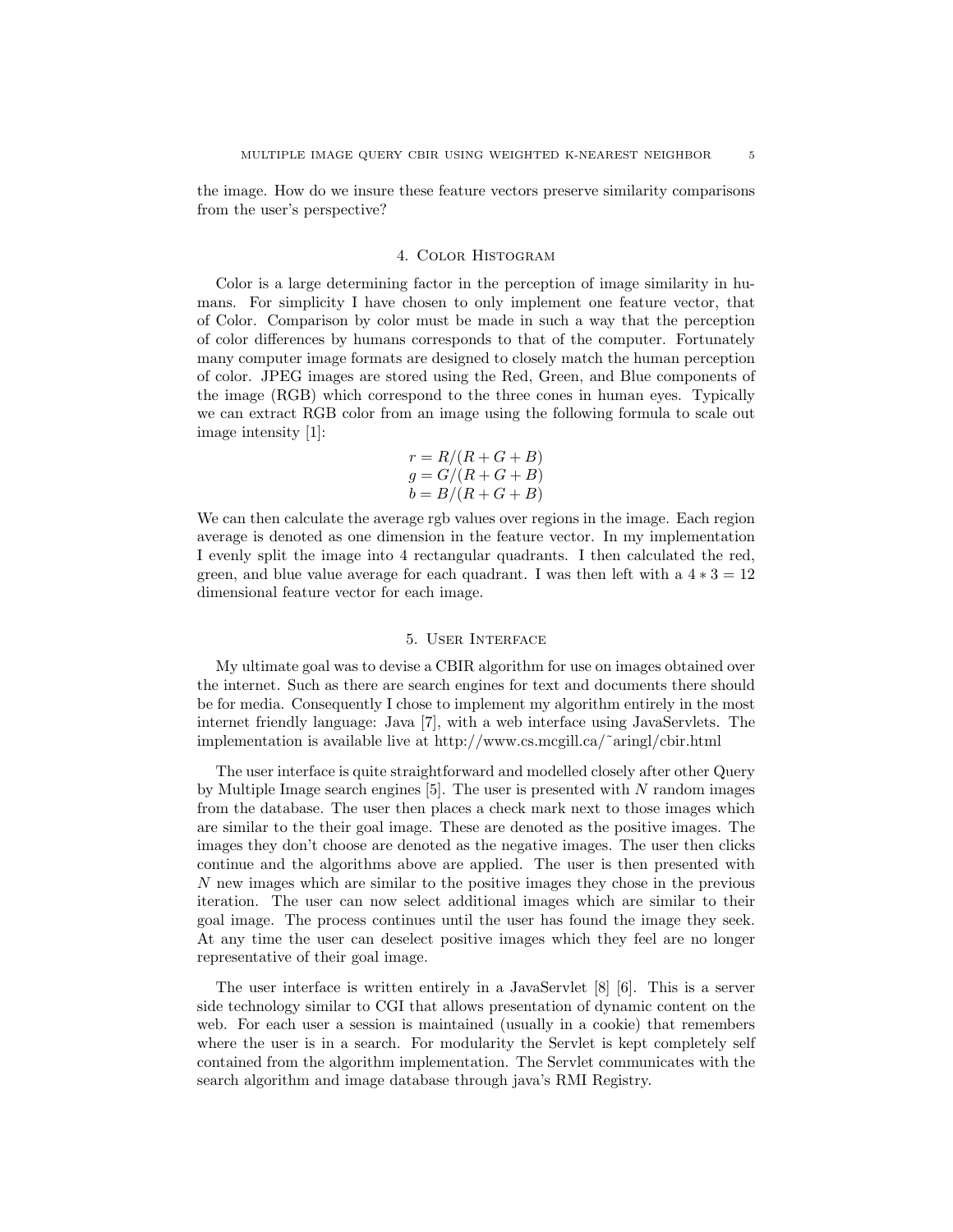#### 6 ANDREW RINGLER

#### 6. Implementation

The algorithm implementation provided search service to the Servlet frontend by means of the Java RMI Registry. The Registry allows separate java processes to communicate with each other. Most importantly the Registry allows a java program to easily provide a service to other java programs.

Notice in my algorithm that in equation 2.0.1 (k-Nearest Neighbors) we have to iterate through every image feature vector in the database. If this database were on disk this would take a very very long time. Instead we want this database to stay memory resident. To insure this we load the database into main memory, and then register the program with the java RMI. The program will then wait forever continuously providing services for whenever the Servlet requests such. We will un-creatively call this service the back-end.

Upon the user's first visit the Servlet request  $N$  random images from the backend. The Servlet then gives the user the images and waits. The user picks positive images and the Servlet asks the back-end to generate the weight matrix for these classified images. The back-end then exercises the algorithm from step (4). This is done without any special data structures such as SS-Trees and so takes fairly long. The Servlet then requests the k-Nearest Neighbors using the weight matrix obtained. The back-end complies and returns the results. The user is presented with the new images, and the process continues.

# 7. Results

The results were as expected for basic searches. In one such search I chose all of the presented images that had a large amount of blue in them. I was returned photos that had a large amount of blue. The same test worked for images with a lot of green. It seems the algorithm performs well and as expected for the given feature vector of Color Histogram.

The size of each region is entirely too large I found. Most of the images don't have large regions of the same color, and often the user wants to match some smaller sections of color. I believe that lots of smaller regions would be more appropriate for color matching. I store the entire spectrum of colors for each channel (RGB). In the future this could be discretized to save space.

I believe it is too difficult for humans to estimate the average color over a region. I believe some other color similarity measurement would provide better results. My algorithm would also perform better using larger dimension feature vectors. The larger the dimension of the feature vector, the more tunable the weight matrix W is. Hence the more accurate the resultant vector G.

# 8. CONCLUSION

My main goal was to test the usefulness of a weighted k-Nearest Neighbor classifier in Image Search and Retrieval. I believe the experiment was a success. Using a trivial feature vector I was able to quickly and accurately partition the image database using my algorithm.

I am excited about this algorithm and would like to further test its usefulness in Content-Based Image Retrieval. I believe a fast and simple algorithm such as this could be implemented on a large scale for internet search of images. I am